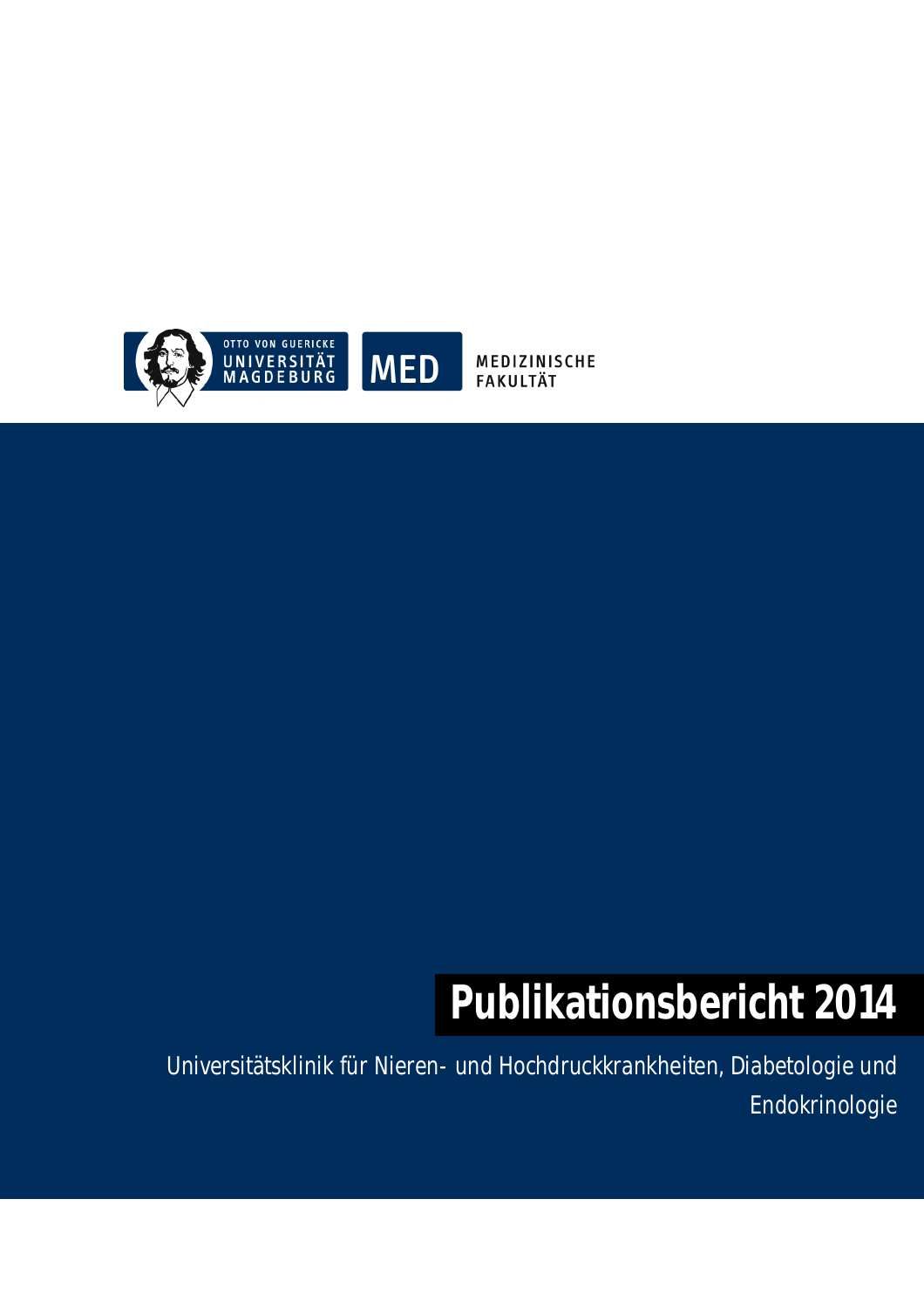# UNIVERSITÄTSKLINIK FÜR NIEREN- UND HOCHDRUCKKRANKHEITEN, DIABETOLOGIE UND ENDOKRINOLOGIE

Leipziger Str. 44, 39120 Magdeburg Tel. +49 (0)391 67 13236, Fax +49 (0)391 67 15440 knep@med.ovgu.de

# **1. Leitung**

Prof. Dr. med. Peter R. Mertens (Direktor)

# **2. Veröffentlichungen**

#### *Begutachtete Zeitschriftenaufsätze*

#### **Albert, Christian; Schultzendorff, Marie von; Salaru, Delia; Halloul, Zuhir; Dragun, Duska; Heidecke, Harald; Mertens, Peter R.**

In arterial occlusive disease autoantibodies against ETAR and AT1R correlate with each other but are not associated with classical cardiovascular risk factors

In: Vasa. - Bern: Huber, Bd. 43.2014, 2, S. 113-123; [Imp.fact.: 1,213]

#### **Alidousty, Christina; Rauen, Thomas; Hanssen, Lydia; Wang, Qiang; Alampour-Rajabi, Setareh; Mertens, Peter R.; Bernhagen, Jürgen; Floege, Jürgen; Ostendorf, Tammo; Raffetseder, Ute**

Calcineurin-mediated YB-1 dephosphorylation regulates CCL5 expression during monocyte differentiation In: The journal of biological chemistry. - Bethesda, Md: Soc, Bd. 289.2014, 31, S. 21401-21412; [Imp.fact.: 4,600]

#### **Ballhause, Tobias M.; Soldati, Rocío; Mertens, Peter R.**

Sources of myofibroblasts in kidney fibrosis - All answers are correct, however to different extent! In: International urology and nephrology. - Dordrecht [u.a.]: Springer Science + Business Media B.V, Bd. 46.2014, 3, S. 659-664;

[Imp.fact.: 1,293]

#### **Benedix, Frank; Meyer, Frank; Klose, Silke; Stroh, Christine; Lippert, Hans**

Welche Rolle spielt die Chirurgie bei der Therapie des Diabetes mellitus Typ 2? In: Deutsche medizinische Wochenschrift. - Stuttgart: Thieme, Bd. 139.2014, 5, S. 207-212;

# **Bernstein, Hans-Gert; Lindquist, Jonathan A.; Keilhoff, Gerburg; Dobrowolny, Henrik; Brandt, Sabine; Steiner, Johann; Bogerts, Bernhard; Mertens, Peter R.**

Differential distribution of Y-box-binding protein 1 and cold shock domain protein A in developing and adult human brain

In: Brain structure & function. - Berlin: Springer, Bd. 219.2014, insges. 11 S.; [Imp.fact.: 4,567]

#### **Bernstein, Hans-Gert; Lindquist, Jonathan A.; Keilhoff, Gerburg; Dobrowolny, Henrik; Brandt, Sabine; Steiner, Johann; Bogerts, Bernhard; Mertens, Peter R.**

Erratum to: Differential distribution of Y-box-binding protein 1 and cold shock domain protein A in developing and adult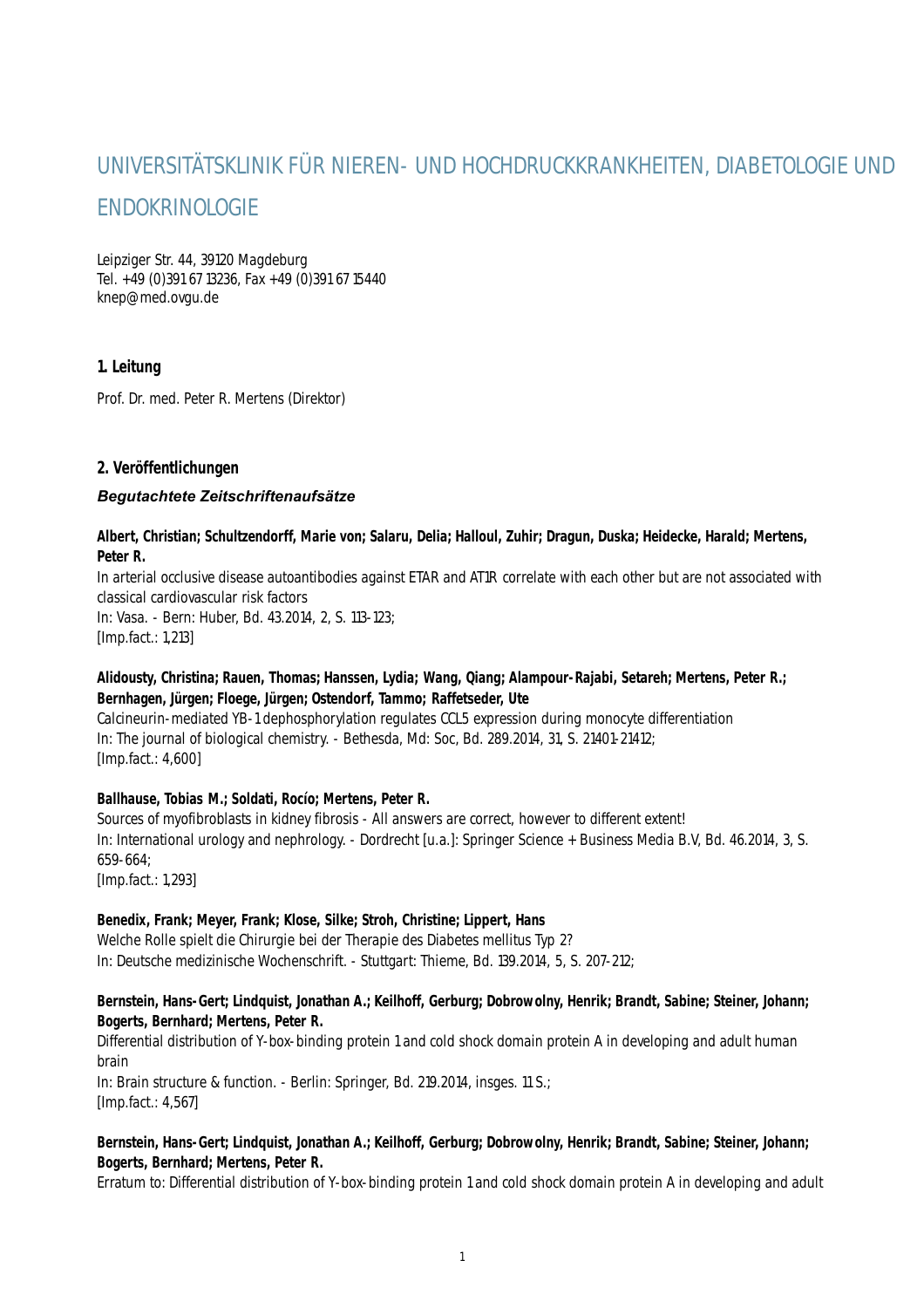Publikationsbericht 2014: Otto-von-Guericke-Universität Magdeburg, Medizinische Fakultät, Universitätsklinik für Nieren-und Hochdruckkrankheiten, Diabetologie und Endokrinologie

#### human brain

In: Brain structure & function. - Berlin: Springer, Bd. 219.2014, insges. 1 S.; [Imp.fact.: 4,567]

#### **Haase, Michael; Mertens, Peter R.**

Biomarkers: more than just markers! In: Nephrology, dialysis, transplantation. - Oxford: Oxford Univ. Press, Bd. 29.2014, insges. 6 S.; [Imp.fact.: 3,488]

#### **Haase-Fielitz, Anja; Haase, Michael; Devarajan, Prasad**

Neutrophil gelatinase-associated lipocalin as a biomarker of acute kidney injury - a critical evaluation of current status In: Annals of clinical biochemistry. - London: Sage, Bd. 51.2014, 3, S. 335-351; [Imp.fact.: 2,080]

#### **Heller, Andreas; Westphal, Saskia E.; Bartsch, Peter; Haase, Michael; Mertens, Peter R.**

Chronic kidney disease is associated with high abdominal incisional hernia rates and wound healing disturbances In: International urology and nephrology. - Dordrecht [u.a.]: Springer Science + Business Media B.V, Bd. 46.2014, 6, S. 1175-1181; [Imp.fact.: 1,293]

#### **Jahn, Oliver; Wex, Thomas; Klose, Silke; Kropf, Siegfried; Adolf, Daniela; Piatek, Stefan**

Cathepsin K in treatment monitoring following intravenous zoledronic acid In: Biomedical reports. - Athens: Spandidos Publ, Bd. 2.2014, 6, S. 915-917;

#### **Jannasch, Olof; Voigt, Christoph; Klose, Silke; Meyer, Frank; Mroczkowski, Pawel**

Unizentrische Ergebnisse der Chirurgie des primären Hyperparathyreoidismus mit postoperativer Langzeitbeobachtung sowie Rolle des intraoperativen Quick-Parathormon-Tests In: Zentralblatt für Chirurgie. - Stuttgart [u.a.]: Thieme, Bd. 139.2014, insges. 8 S.; [Imp.fact.: 1,188]

#### **Lindquist, Jonathan A.; Brandt, Sabine; Bernhardt, Anja; Zhu, Cheng; Mertens, Peter R.**

The role of cold shock domain proteins in inflammatory diseases In: Journal of molecular medicine. - Berlin: Springer, Bd. 92.2014, 3, S. 207-216; [Imp.fact.: 4,739]

#### **Lipcsey, Miklos; Hayward, Philip; Haase, Michael; Haase-Fielitz, Ania; Eastwood, Glenn; Peck, Leah; Matalanis, George; Bellomo, Rinaldo**

Neutrophil gelatinase-associated lipocalin after off pump versus on pump coronary artery surgery In: Biomarkers. - London: Taylor & Francis, Bd. 19.2014, 1, S. 22-28; [Imp.fact.: 1,879]

**McCullough, Peter A.; Kellum, John A.; Haase, Michael; Müller, Christian; Damman, Kevin; Murray, Patrick T.; Cruz, Dinna; House, Andrew A.; Schmidt-Ott, Kai M.; Vescovo, Giorgio; Bagshaw, Sean M.; Hoste, Eric A.; Briguori, Carlos; Braam, Branko; Chawla, Lakhmir S.; Costanzo, Maria R.; Tumlin, James A.; Herzog, Charles A.; Mehta, Ravindra L.; Rabb, Hamid; Shaw, Andrew D.; Singbartl, Kai**

Pathophysiology of the cardiorenal syndromes - Executive summary from the Eleventh Consensus Conference of the Acute Dialysis Quality Initiative (ADQI) In: Blood purification. - Basel [u.a.]: Karger; Bd. 37.2014, Suppl. 2, S. 2-13;

[Imp.fact.: 1,920]

#### **Muzzio, Damián O.; Soldati, Rocío; Ehrhardt, Jens; Utpatel, Kirsten; Evert, Matthias; Zenclussen, Ana-Claudia; Zygmunt, Marek; Jensen, Federico**

B cell development undergoes profound modifications and adaptations during pregnancy in mice In: Biology of reproduction. - Madison, Wis: SSR, Bd. 91.2014, insges. 19 S.; [Imp.fact.: 3,451]